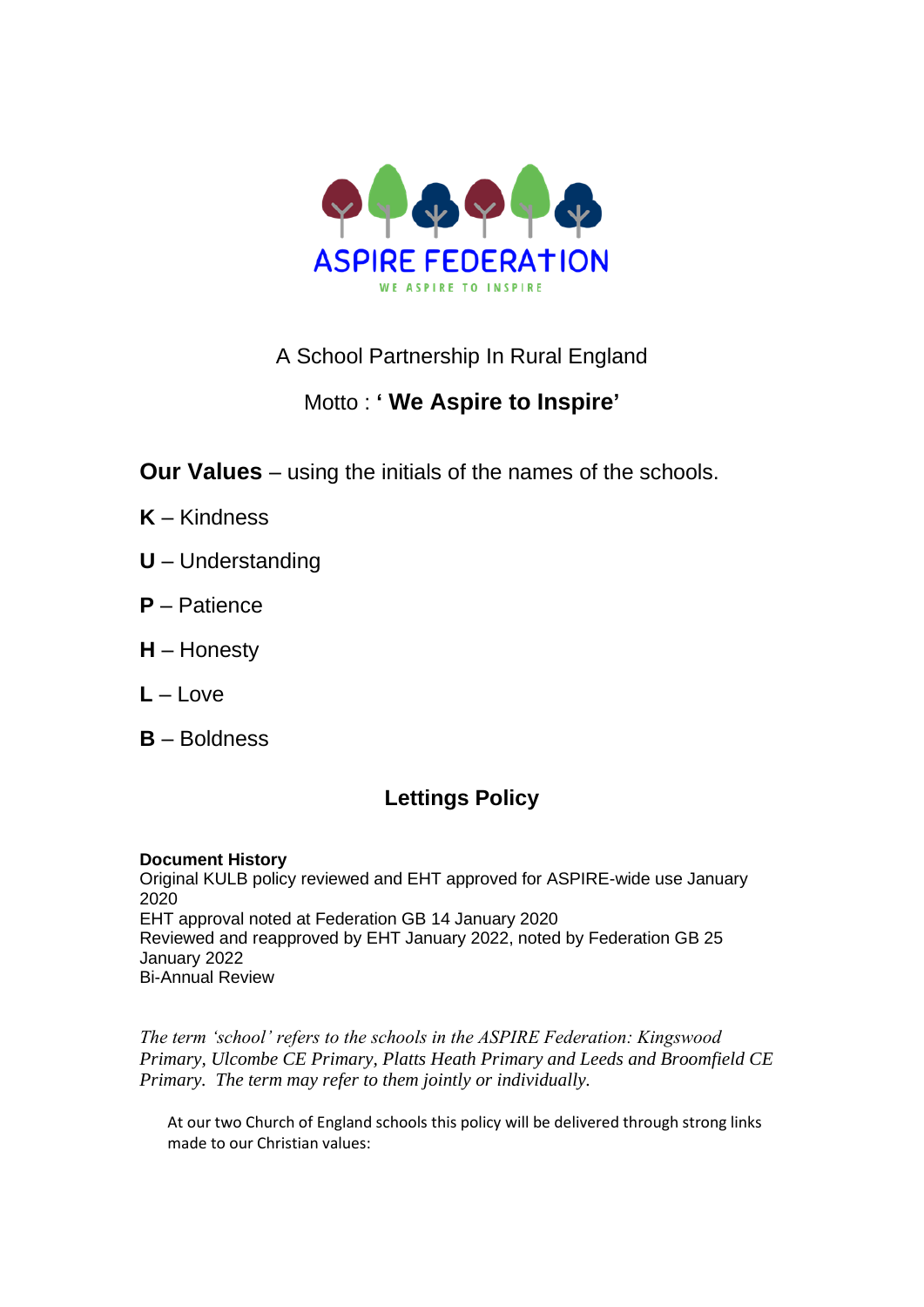# **Leeds & Broomfield Church of England Primary School**

At Leeds & Broomfield we build strong foundations for all; to learn, flourish and fill their hearts with God's love. Everyone is important, valued and needed to make L&B grow. We give a quality all round nurturing education which develops the whole child; If the rain came we would not fall.

"*As many hands build a house, so many hearts make a school."*

*(Matthew Ch 7 24-27)*

# **RESPECT RESILIENCE EMPATHY CURIOSITY HONESTY**

Our school Christian Values support the development of the children and all within the school and local community, giving the children and staff a positive outward looking view. The pupils and staff support and help each other and the local community enabling all to flourish.

We have explored the story of Matthew (Ch 7 24-27) showing curiosity, and the children felt empathy for the builder of the house on the sand, but said they must be resilient to try again. Jesus was honest with his followers and people followed and trusted him. The story continues showing how Jesus respected all and everyone who wanted to listen and learn could – no one was turned away. This high level of inclusion and respect is what makes Leeds and Broomfield a great school community to be part of 'many hearts make a school'.

**Ulcombe Church of England Primary School**

"*Unity and diversity in the body – one body, many members."*

*(Corinthians Ch 12 12-27)*

**HOPE RESPECT ENDURANCE TRUST**

At Ulcombe Church of England Primary School endurance plays an important role in both our social learning and cultural ethos, where children aspire to be the best they can be. Diversity is the key to our curriculum and opportunities to progress and succeed both academically and as individuals are provided – many members working in unity with respect for each other. Hope is at the heart of our school community and is explicitly shown by both children and adults in our school, regardless of where the path of life leads them. Through God's love and trust each individual learns the skills important for them but also adds value to the community as a whole.

We are Ulcombe Church of England Primary School and each one of us is a part of it!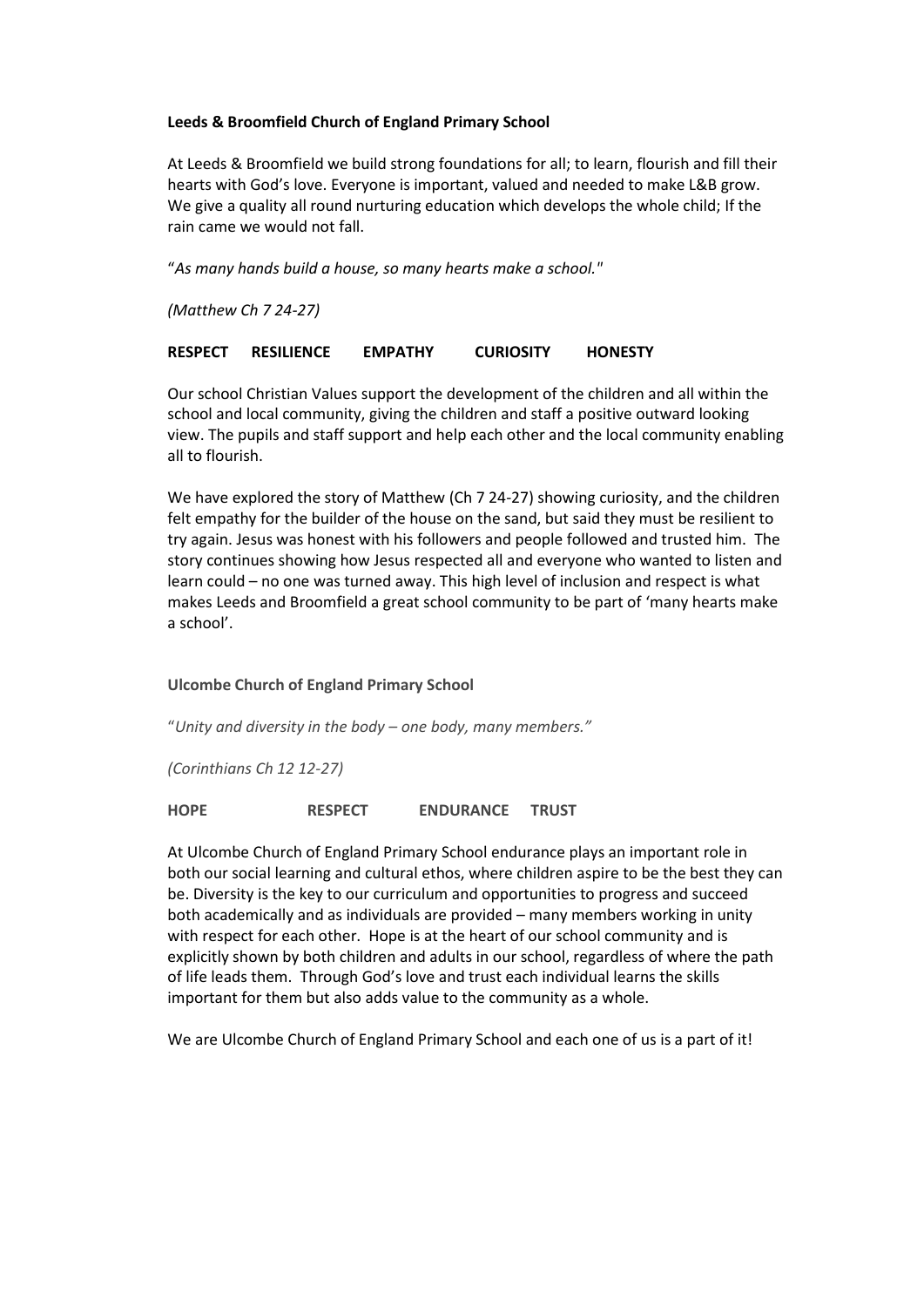# **Lettings Policy**

# **Contents**

# January 2022

All schools to adopt this policy, sharing of caretakers across ASPIRE schools where necessary. New APSIRE-wide caretaker newly in post.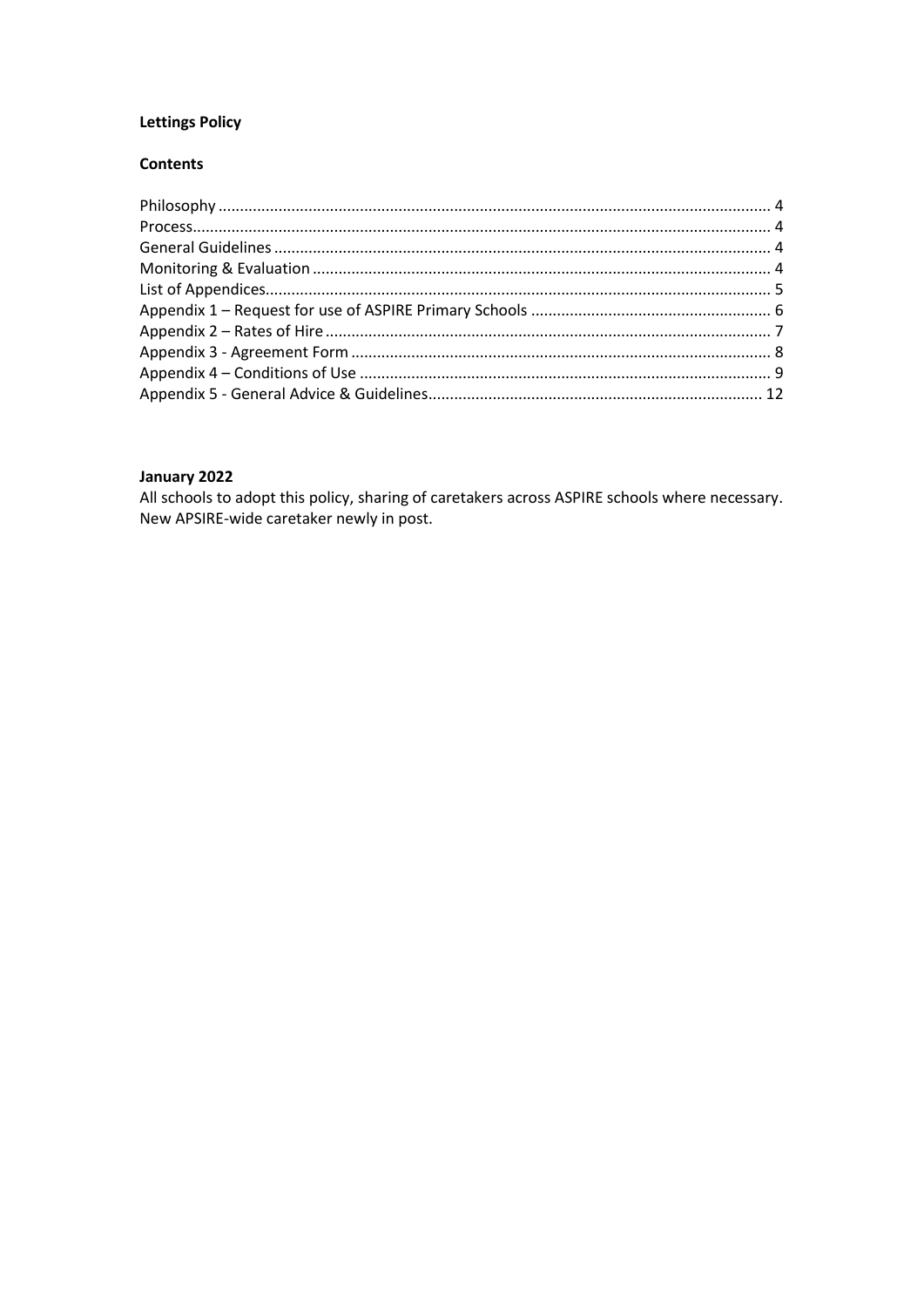# <span id="page-3-0"></span>**Philosophy**

Provided that there is no interruption to school use of the premises, part of the school buildings and grounds may be let to outside bodies after the end of the school day, at weekends and during the holidays, in order to:

- Raise income for the school.
- Better integrate the school into the local community.
- Satisfy some of the needs of local individuals, groups and organizations.
- Increase the use of facilities, which are of necessity under used by the school.

# <span id="page-3-1"></span>**Process**

- 1. Potential hirers (who should be over 18 years) should be asked to complete an application form (Appendix 1).
- 2. On receipt of this the school secretary will check if the accommodation and equipment requested is available when required and agree the caretaking times and availability as necessary. All lettings should be recorded in the school diary.
- 3. The Headteacher makes a decision as to whether the letting should go ahead. If it is rejected the school should write to the hirer explaining this.
- 4. If the letting is accepted the Headteacher should calculate the charges based on the guidelines in Appendix 2. The hirer should be sent a copy of the draft agreement (Appendix 3) and the Conditions of Use (Appendix 4).
- 5. Provided the hirer can meet the Conditions of Use they should sign a copy of the draft agreement and return this to the school along with their payment. Where necessary they should also supply a copy of their public liability insurance certificate.
- 6. Payments should be passed to the school bursar for processing and banking and a receipt issued to the hirer. For ongoing lettings where a single agreement may cover several weeks of hire invoices should be issued periodically in advance, e.g. termly or monthly.

# <span id="page-3-2"></span>**General Guidelines**

- School fundraising activities have priority.
- No bookings are confirmed more than 4 months in advance although provisional bookings may be made at any time.
- Outline charges are set by the Headteacher / Governors and reviewed annually.
- Specific charges are set at the time of the contract.
- A diary is kept covering all school and outside use of the premises and grounds after school, in evenings, at weekends and in holidays.
- Appendix 5 has general guidance notes from the LEA, which cover specific letting issues such as bonfire parties, disco's, elections etc. The staff and governors should be familiar with these notes.

# <span id="page-3-3"></span>**Monitoring & Evaluation**

The success of lettings can be equated to the additional income raised for the school, less the cost of any reasonable wear and tear made during lets to the furniture and fabric of the school, costs of additional heating and caretakers wages.

Issues that required intervention of the headteacher will be considered, together with the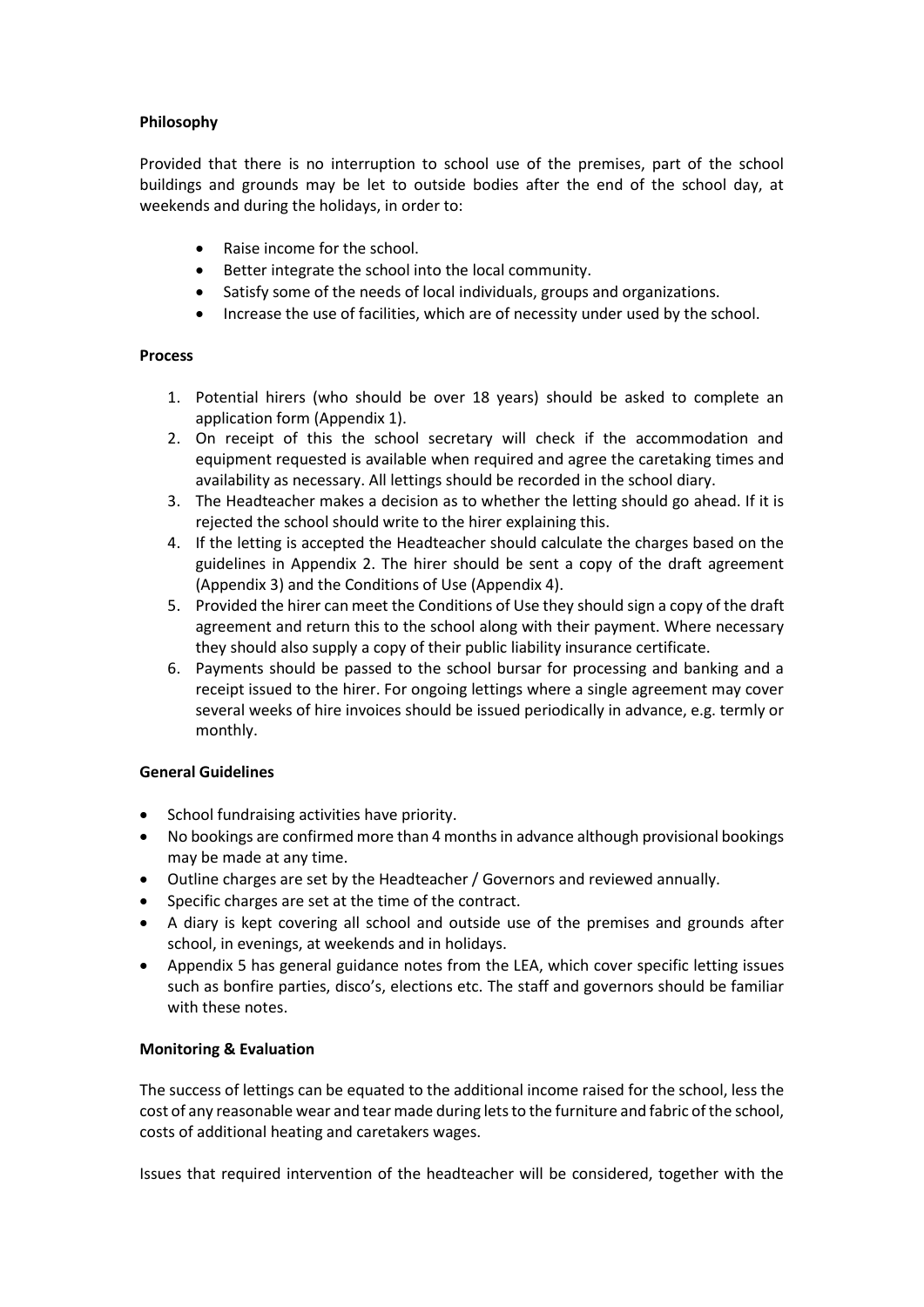action taken and the outcome. The committee will consider whether the additional use of the school premises is achieving the purposes set out at the start of this policy.

# <span id="page-4-0"></span>**List of Appendices**

- Appendix 1 Request for use of ASPIRE Primary Schools<br>Appendix 2 Rates of Hire
- Rates of Hire
- Appendix 3 Agreement Form
- Appendix 4 Conditions of Use
- Appendix 5 General Guidance Notes from LEA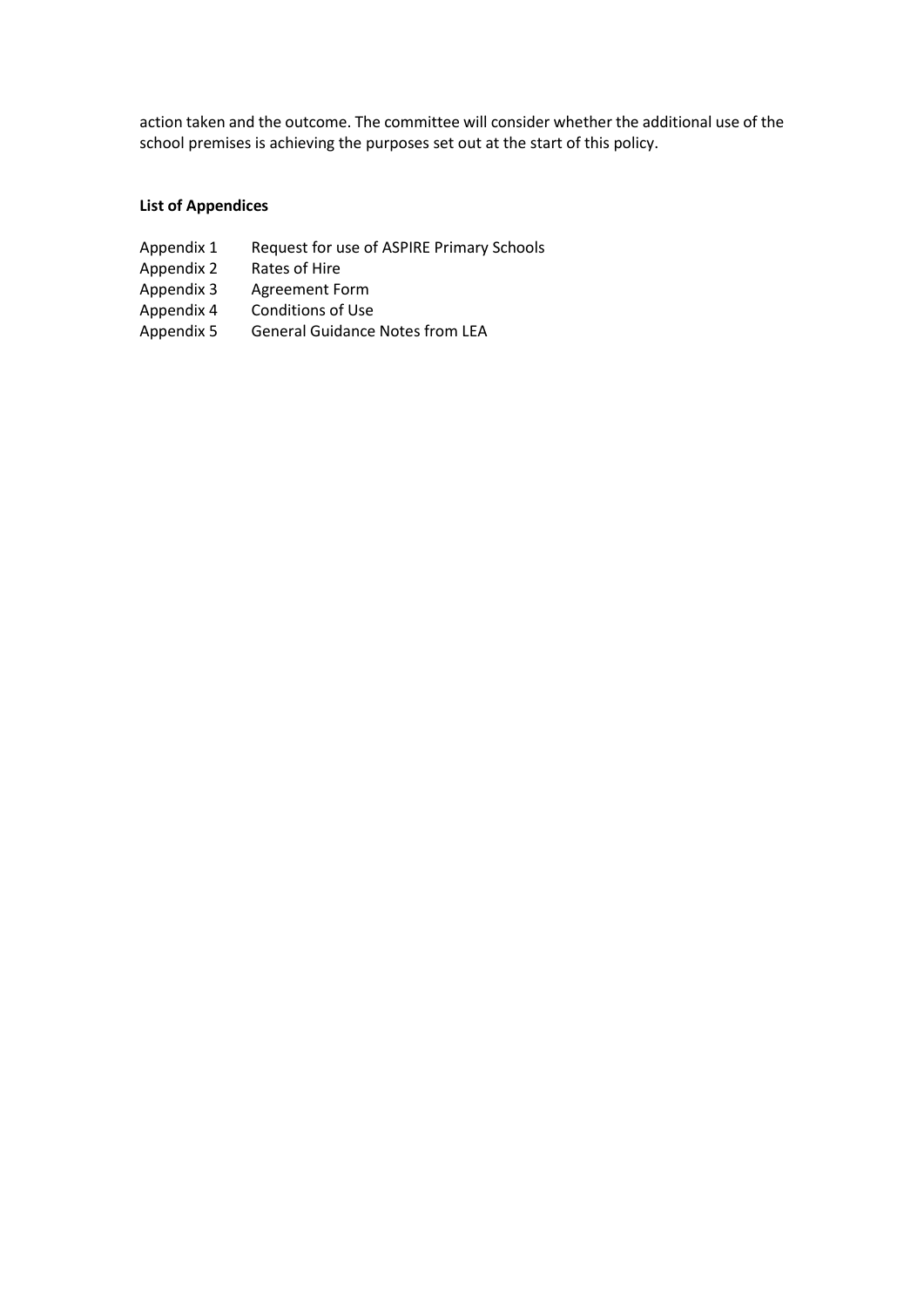# <span id="page-5-0"></span>**Appendix 1 – Request for use of ASPIRE Primary Schools**

| This form to be completed by hirer and submitted to Head teacher                                                                                                                                                                           |                   |             |                       |        |
|--------------------------------------------------------------------------------------------------------------------------------------------------------------------------------------------------------------------------------------------|-------------------|-------------|-----------------------|--------|
| Name of Organisation:                                                                                                                                                                                                                      |                   |             |                       |        |
| Name, address and telephone number of<br>applicant:                                                                                                                                                                                        |                   |             |                       |        |
| Use to be made of premises:                                                                                                                                                                                                                |                   |             |                       |        |
| Maximum number of persons:                                                                                                                                                                                                                 |                   |             |                       |        |
| Accommodation required                                                                                                                                                                                                                     |                   |             | With/without heating: |        |
| Days:                                                                                                                                                                                                                                      |                   |             |                       |        |
| Dates:                                                                                                                                                                                                                                     |                   |             |                       |        |
| Times (including preparation time):                                                                                                                                                                                                        |                   |             |                       |        |
| Furniture & Equipment requirements:                                                                                                                                                                                                        |                   |             |                       |        |
| Insurance:<br>KCC Insurance will be applied to non-<br>commercial hirers.<br>Commercial hirers must have their own<br>insurance (including minimum public<br>indemnity cover of £5million). A copy of the<br>certificate must be supplied. |                   |             |                       |        |
| Care taking requirements:<br>(None, opening and closing only, for the<br>duration of the letting)                                                                                                                                          |                   |             |                       |        |
| Date:                                                                                                                                                                                                                                      |                   | Signed:     |                       |        |
| Application approved:<br>Confirmation of booking sent:<br>Receipt of accepted copy:                                                                                                                                                        | Yes<br>Yes<br>Yes | 3<br>2<br>3 | Refused<br>No         | R<br>R |

<span id="page-5-1"></span>Invoice sent: Payment received:

Date: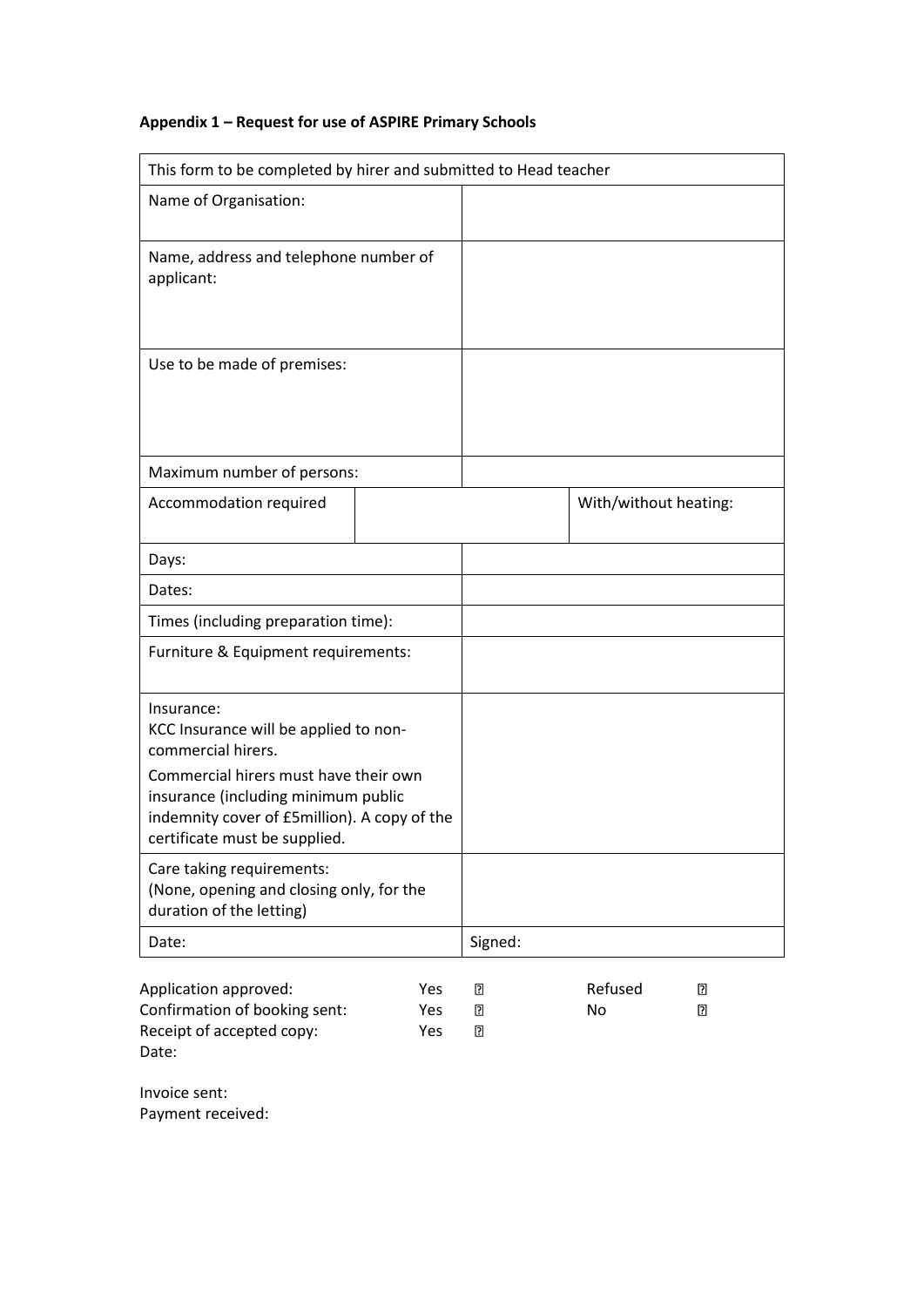## **Appendix 2 – Rates of Hire**

Hire charges are calculated taking into account;

- 1. Hourly hire rate (admin costs)
- 2. Caretakers costs
- 3. Heating (if required)
- 4. Insurance

#### **Hourly Rate**

This is nominally £2.75 / hour

#### **Caretaker**

1 hour minimum charge£15.66 Thereafter E3.13 / hour

Minimum of 1 hour at time and a half =  $(£8.70 \times 1.5) + 20\%$  on costs = £15.66 After the first hour it is assumed that the caretaker will go home and the intervening period before his return is paid at inactive rates, which are 20% of his overtime rate.

#### **Heating (if required)**

| 1-hour minimum charge | £5.25          |
|-----------------------|----------------|
| Thereafter            | £2.75 per hour |

#### **Insurance**

This is charged at 3.15% of total hire charges and is to be paid for all lettings unless the hirer has their own public liability insurance with a minimum of £5 million cover.

#### **Examples**

1-hour hire with caretaker and heating will cost  $(2.75 + 15.66 + 5.25) \times 1.0315 = \text{\textsterling}24.40$ 

3 hour hire with caretaker and heating will cost  $(8.25 + 15.66 + 6.26 + 10.75) \times 1.0315 = \text{\textsterling}40.92$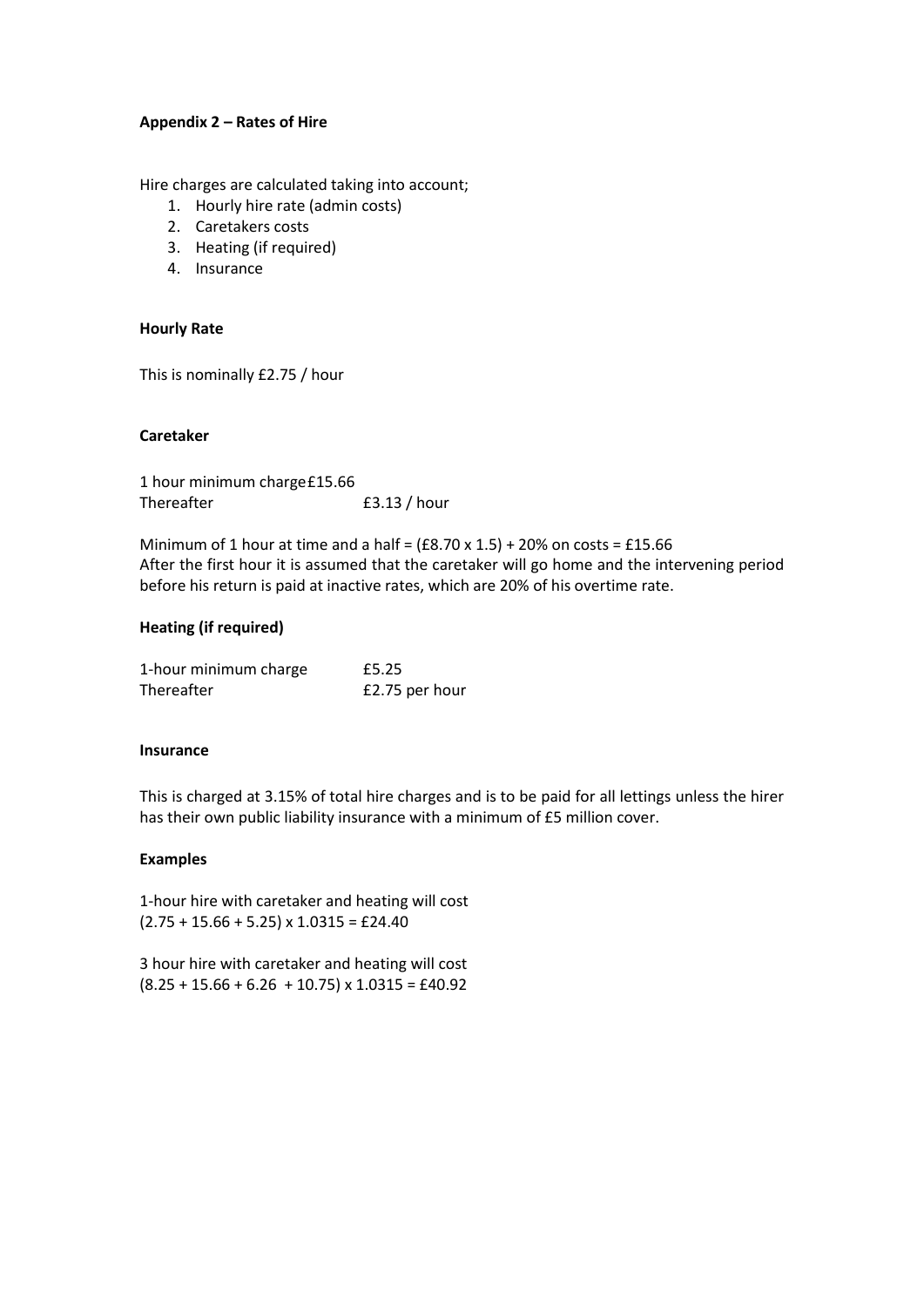# <span id="page-7-0"></span>**Appendix 3 - Agreement Form**

# SCHOOL: **Kingswood / Ulcombe / Platts Heath / Leeds & Broomfield Primary School**

Organisation / Name and Address of Hirer:

# **Further to your application, I am pleased to offer the following facilities:**

Accommodation:

Furniture/Equipment:

Use to be made of facilities:

Date/Times:

Charge:

Insurance: Included in hire charge / please provide copy of insurance certificate (Delete as necessary)

Care taking:

Contract:

Your use of the school facilities is subject to your agreeing to the 'Conditions of Use' as attached. Subject to your agreement would you please sign below and return a copy of this letter as soon as convenient.

| Head teacher: |       |
|---------------|-------|
| Signed:       | Date: |

# **HIRER TO COMPLETE BELOW**

I am satisfied with the details shown above and confirm that we accept the conditions of use & have appropriate insurance cover / require KCC Insurance Cover (Delete as appropriate)

| Organisation:        |  |
|----------------------|--|
| Date:                |  |
| <b>Contact Name:</b> |  |
| Signature:           |  |
|                      |  |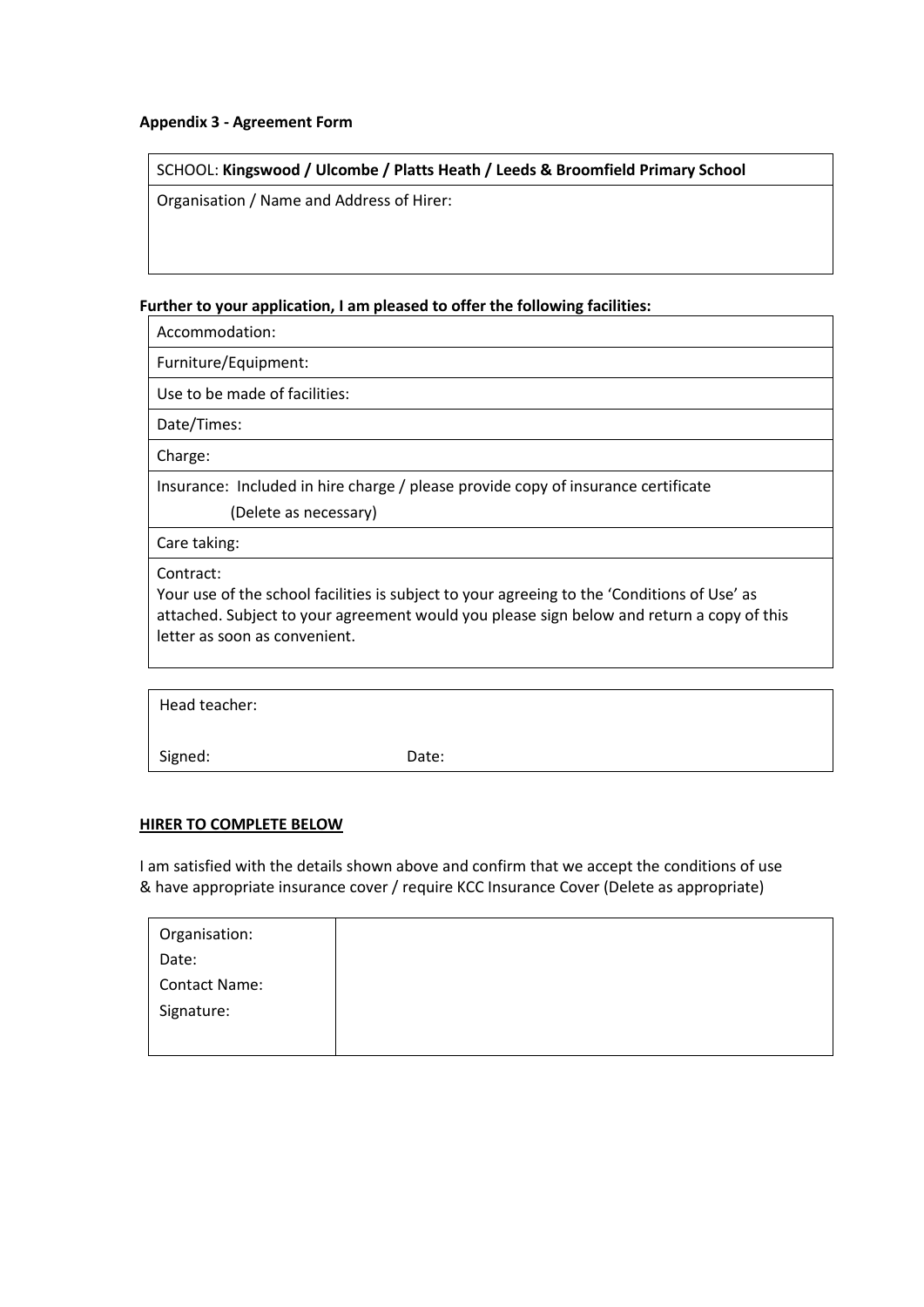#### <span id="page-8-0"></span>**Appendix 4 – Conditions of Use**

Use of School premises for a letting must be agreed in advance and confirmed in writing by both the user and the authorized representative of the school. The agreement will include the fee, appropriate VAT and any other charges payable. These are reviewed in advance of the second and succeeding years. It must be recognized that school use of the premises takes priority and that there may be occasions when arrangements have to be changed (where possible these will be advised at the time agreement is reached). Formal confirmation of bookings will be made termly when school requirements have been finalized.

If the user wishes to cancel a specific booking or set of bookings, five clear working days notice must be given of the cancellation, in which case the school will charge a cancellation fee of a quarter the total fees due. If less than five days notice is given, the whole of the fees may be charged by the school. When regular weekly / monthly bookings have been made, cancellation will result in a negotiated fee according to the opportunities available for re-letting the facility.

Damage or loss of any kind sustained to the premises, fixtures and / or fittings, furniture and / or other chattels therein arising out of or in connection with use of the school shall be made good at the expense of the user within one month by the school or, by agreement, by the user and to the satisfaction of the school.

The users are required to make arrangements for suitable insurance cover (currently a minimum of £5 million public liability) with a reputable company in respect of claims which might be made against them by a third party for accidental injury including death or accidental loss, or damage to property arising out of, or in consequence of, the letting and to cover the school, and must produce proof of the policy before the letting is contracted.

However, if non-commercial users are unable to provide insurance cover that meets the council's requirements, cover must be arranged through the KCC Hirers Liability Policy, for which a premium of 3.15% of the total hire charge will be levied in addition to the hire charge itself. The user will be responsible for the first £350 of each and every property damage claim.

The charge for a letting payable by the user includes an amount to cover payment for standard opening and closing caretaking duties. The user is expected to adhere strictly to the agreed times or, subject to a caretaker being available, be prepared to pay additional overtime. If additional work such as moving furniture to or from a specific room / area or a specific layout, or the setting up of equipment is required, whether foreseen or not at the time of the booking, the user will be required to meet the extra costs which will incur VAT on the whole charge.

It is the user's sole responsibility to control entry of all visitors at the external entrance allocated and to ensure that only those people known to them are allowed access to school premises. The entrance and any other external doors that are unlocked must be controlled by responsible adults at all time during the period of the letting. On completion of the letting a check must be carried out to ensure that all windows have been shut and secured, and all visitors have left the premises.

The user shall not cause or permit any nuisance or disturbance to other occupiers or users at the school nor to occupiers of neighbouring properties.

The user should be aware of the appropriate action to be taken in the event of fire or other emergency. They should know where extinguishers are located and how to use them, how to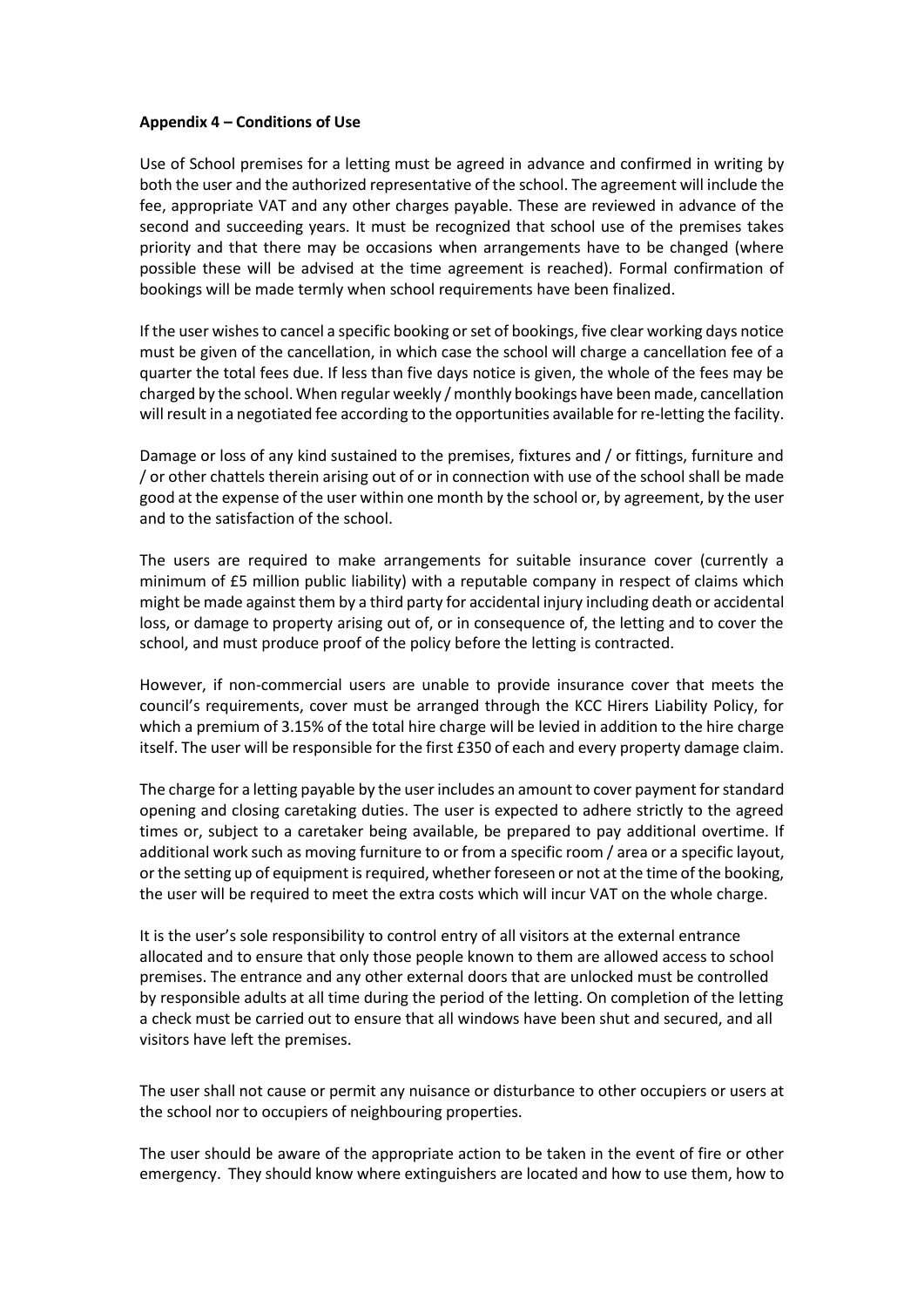obtain assistance from the emergency services and the location of fire exits.

The Health and Safety at Work, etc Act, 1974 (as amended) imposes duties not only on employers in respect of their employees but also on persons having control over places of work or places where plant or substances are used and on anyone who by virtue of a contract has an obligation in relation to such a place. The duties are to ensure so far as is reasonably practicable, that the facilities, the means of access to and egress from, are safe and without risk to health. (A copy of the school health and safety policy is available on request and users must comply with these.)

If agreement is given for the use of the school meals facilities / canteen, KCC regulations must be observed.

The User must remove all rubbish, empty containers, crates, etc. from the premises immediately after the letting has taken place and before the caretaker locks up. Furniture and equipment is to be left as found unless other arrangements have been agreed with the caretaker.

The use of materials for preparing floors for dances and the wearing of shoes likely to damage floors, especially in any hall and any gymnasium, is prohibited.

The premises shall not be used for any purpose other than that for which agreement has been granted nor shall any areas of, or furniture / equipment in, the school but not included in the letting agreement be used without express permission; in such cases an extra fee may be payable.

No public performance of a play, nor any cinematography exhibition, nor any public dancing, singing, music or other public entertainment of the like shall be performed in or close to the premises unless any necessary license for the same shall first have been obtained from the appropriate authority and all necessary measures taken to fulfill the conditions of the license. It may be that a School Public Performance License will cover the situation but this aspect must be cleared in advance. No films shall be used on the premises.

It is the responsibility of hirers that all appropriate licenses are held for any event.

To meet the requirements of the Copyright Designers and Patents Act 1988, any musical performances on the premises are to be notified to the Performing Rights Society Ltd. Where ballet, opera or choral works are to be performed advance permission must first be obtained from the Performing Rights Society Ltd.

The user must have written permission from the school before arranging for alcoholic drinks to be consumed on the premises. They are responsible for obtaining an appropriate "Occasional Permission License" from the clerk to the local magistrates court if intoxicating liquor is to be sold during the letting. Alcoholic drink may not be brought on to the premises while students are present and are to be cleared from the premises by the time the event ends.

Vehicles should not be allowed on the playing fields and no parking that restricts the caretakers' or emergency services access will be permitted. Parking on the roadway where double yellow lines are displayed is not permitted. Control of parking is the responsibility of the user. No responsibility can be taken by the school for any damage to vehicles sustained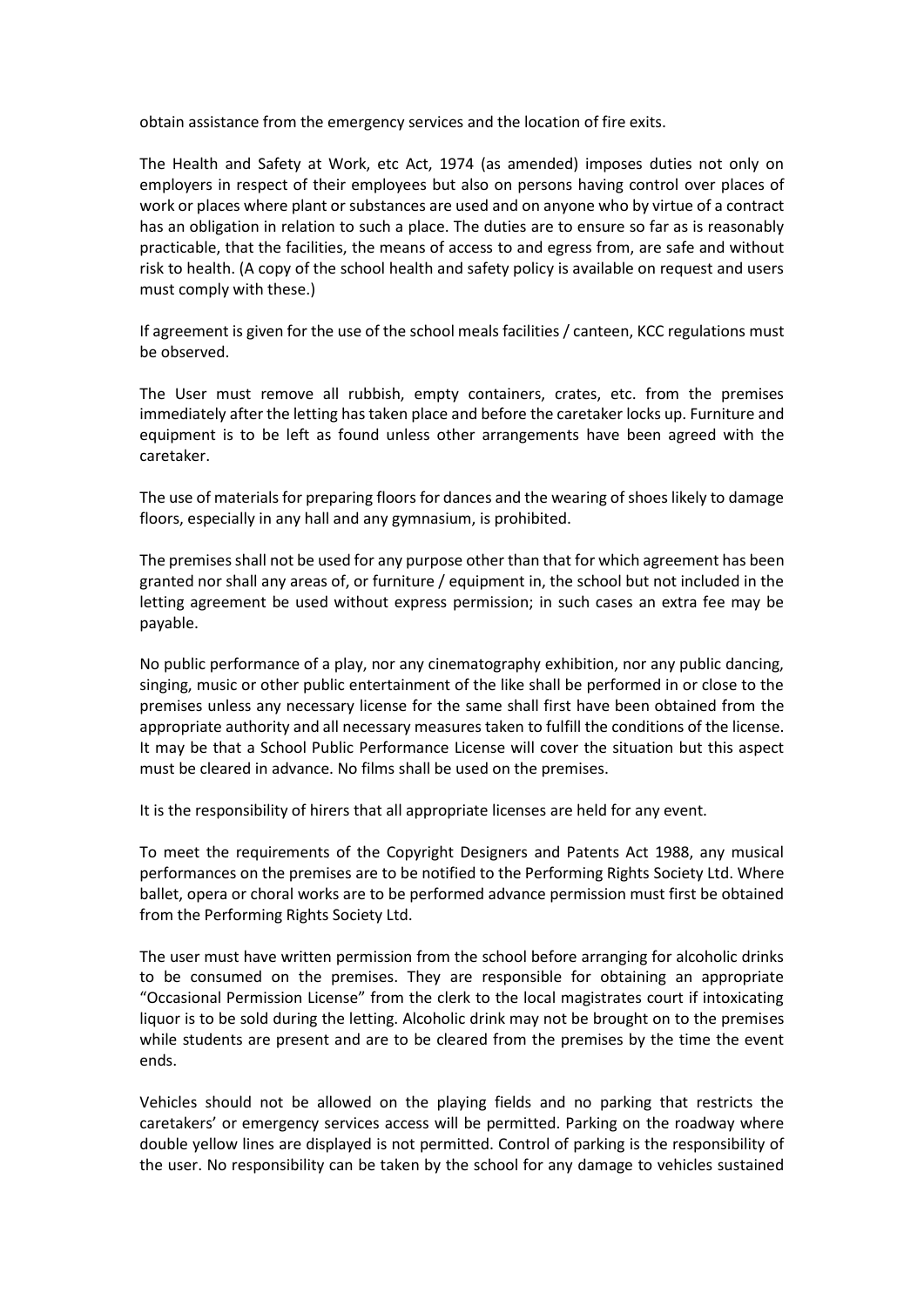whilst in the school grounds.

No landlord and tenant relationship shall be created.

- Supervision during the letting is the responsibility of the user. The user is also responsible for the security of the area of the school being used.
- Post-letting checks are made by the caretaker and reported to the school authorized representative.
- Follow-up of unsatisfactory lettings is made. Due attention is to be paid to avoid undue wear and tear on the buildings and equipment.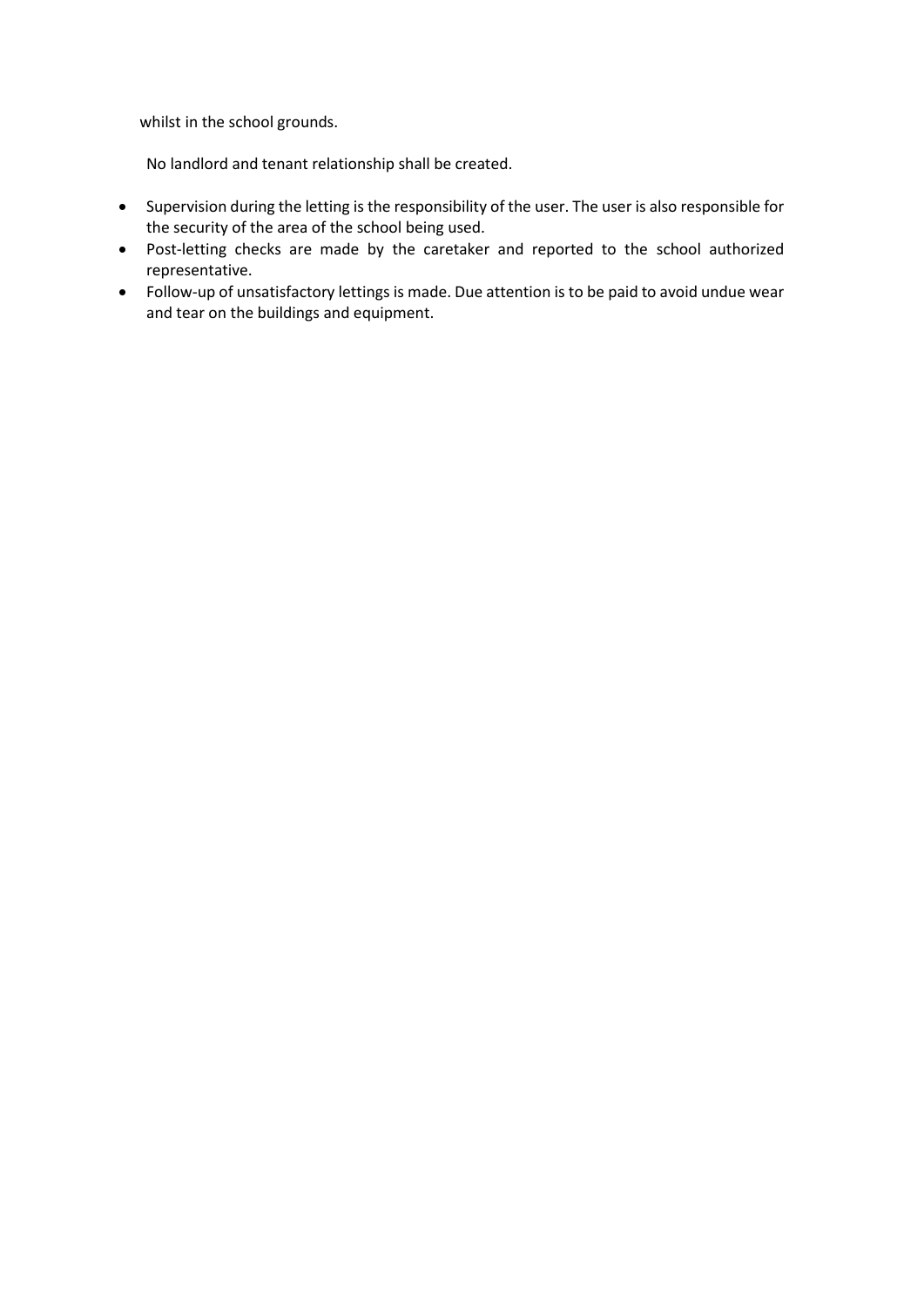# <span id="page-11-0"></span>**Appendix 5 - General Advice & Guidelines**

# **Adult Education Centres**

Where adult education centres wish to use school premises, a lettings rate should be negotiated such that the school does not make a loss.

# **Alcohol on School Premises**

A user must have the approval of the head teacher and / or governing body before arranging for alcoholic drinks to be consumed on the premises. The User is responsible for obtaining an occasional permission licence if the alcohol is to be sold (See the section on occasional permission licence).

Where tickets are sold for raffles, tombolas, etc, and one or more of the prizes is alcohol there is a requirement for the event to be covered by a licence.

Alcoholic drinks should not be brought on to the premises while the school is in session and pupils are present. All empty containers, crates, etc must be removed at the end of the event, before the school recommences after the letting.

# **Bad debts**

Where an agreement or contract calls for lettings invoices to be paid in advance, arrangements should be made to prevent entry if the account has not been properly settled. This should help to eliminate bad debts.

If charges are raised subsequent to a letting and there are difficulties in obtaining payment, two reminders should be sent after a reasonable period of time has been allowed for payment to be made. The second reminder should warn that any subsequent lettings will be cancelled and that legal action may follow if the debt is not settled promptly or by a given date.

If payment is not received as requested a decision will have to be made on whether to write off the debt or pursue the matter further. In such cases the matter should be referred to the governors and the area finance section. Bad debts incurred by users, and any other problems, should be notified to the area education office so that other schools can be notified if deemed necessary.

# **Bonfire Parties**

It is generally considered that fireworks displays and bonfires should not be encouraged. However, the final decision is a matter of choice at the school's discretion. It is advisable that the school should contact their grounds consultant about the siting of the bonfire/fire-works display. If it is agreed that the school may host a fireworks display/bonfire the following should be observed:

# **Bonfires**

Keep your bonfire well away from any building, outhouse, fence or tree.

Ensure that a responsible person supervises the construction and lighting of the bonfire. DO NOT USE highly flammable liquids such as petrol or paraffin to ignite or re-ignite a bonfire. Rope off the area of a large bonfire at least 6 metres all round and permit no entry within the barrier other than for supervising adults.

Ensure the complete extinguishment of bonfire embers by dousing with water before leaving.

# **Fireworks**

Teach the Fireworks Code:

• Fireworks must be stored off the school site in a suitable container and only brought onto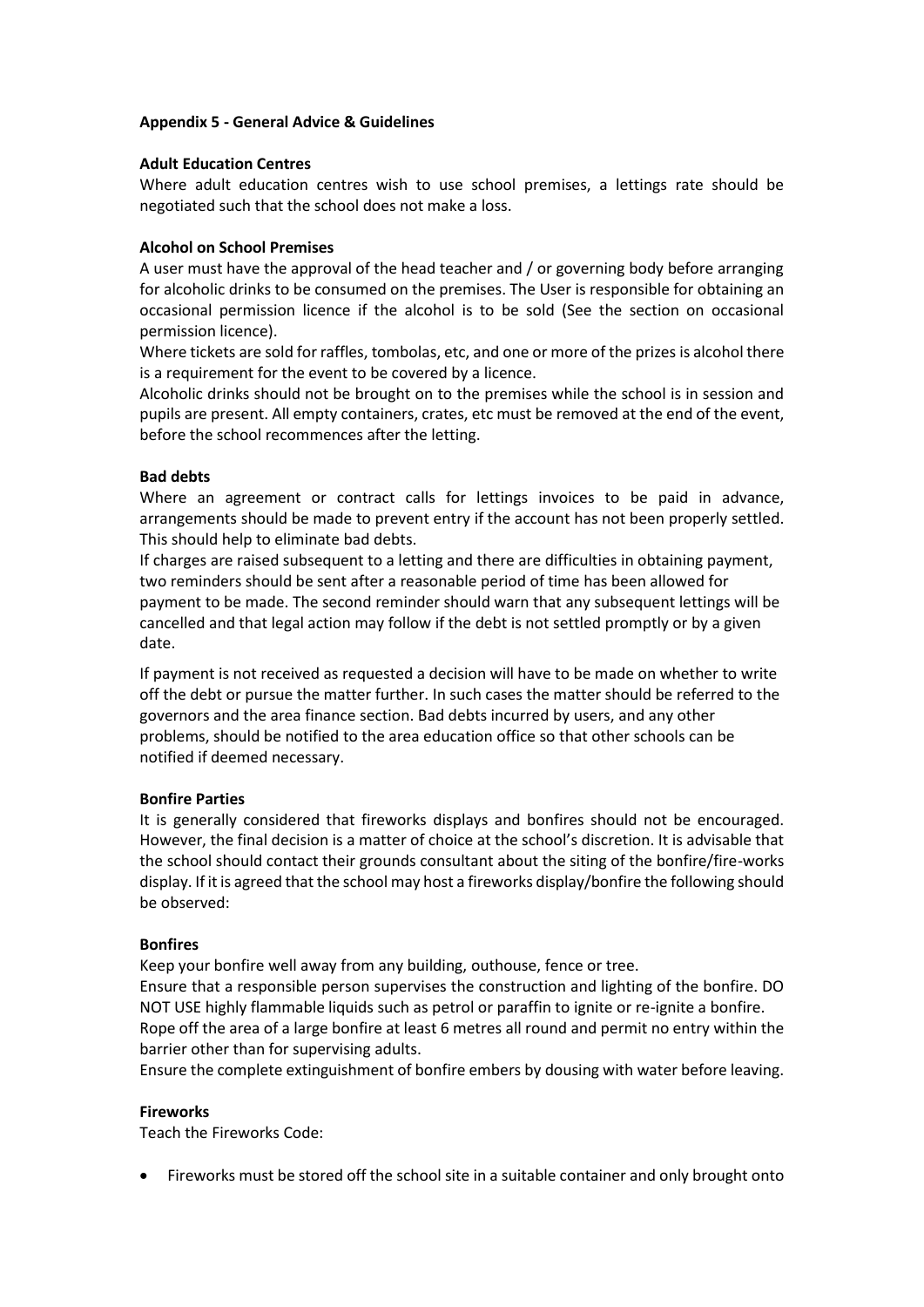the site for the event.

- Spectators should be kept at least 25 metres away from the firing line and behind a suitable barrier.
- Keep fireworks in a closed box; take them out one at a time and put the lid back at once.
- Follow the instructions on each firework; carefully read them by torchlight never a naked flame.
- Light fireworks at arm's length preferably with a safety firework lighter or fuse wick.
- Stand well back.
- Never return to a firework once lit it may go off in your face.
- Never throw fireworks.
- Never put fireworks in your pocket.
- Keep pets indoors.
- Never fool with fireworks.

# **Fire fighting**

Should a bonfire start to get out of control CALL THE FIRE BRIGADE - IT COSTS NOTHING.

It is a wise precaution to have a garden hose fixed to a tap, or a bucket of water kept close at hand.

# **Boot Fairs**

As boot fairs and other similar activities have become more popular there have been a growing number of complaints about noise and disturbance to adjoining residents. These complaints stem mainly from car parking and access/egress as well as litter and noise. It may be that the School policy will bar such event if they are seen as likely to cause more problems than the value gained

Boot fairs also call attention to any changes of use of school premises which might, therefore, require planning consent if such events are held on a regular basis. Sunday trading hours would probably apply as well. To avoid problems it is recommended that schools should not hold boot fairs or similar activities more frequently than once in six to eight weeks. A street trading licence will be needed unless the public pay an admission charge to attend the sale. Advice regarding parking and placing of stalls, etc in the school grounds should be sought from the contracted grounds consultant.

# **Care taking**

Any queries about the caretaker's conditions of service in relation to lettings should be referred to the Area Education Office, Personnel Section.

If appropriate, arrangements can be made to hire a casual caretaker for the specific purpose of managing lettings.

Normal caretaking duties include the opening (including pointing out the location of facilities and equipment that are included in the contract), closing and cleaning of the premises. If these are the only duties being undertaken for the letting an all-inclusive charge can be made. If, however, the caretaker is asked to do work other than normal duties (i.e. helping run a bar, setting up chairs, etc) then the charge for attendance must be shown separately and is subject to VAT.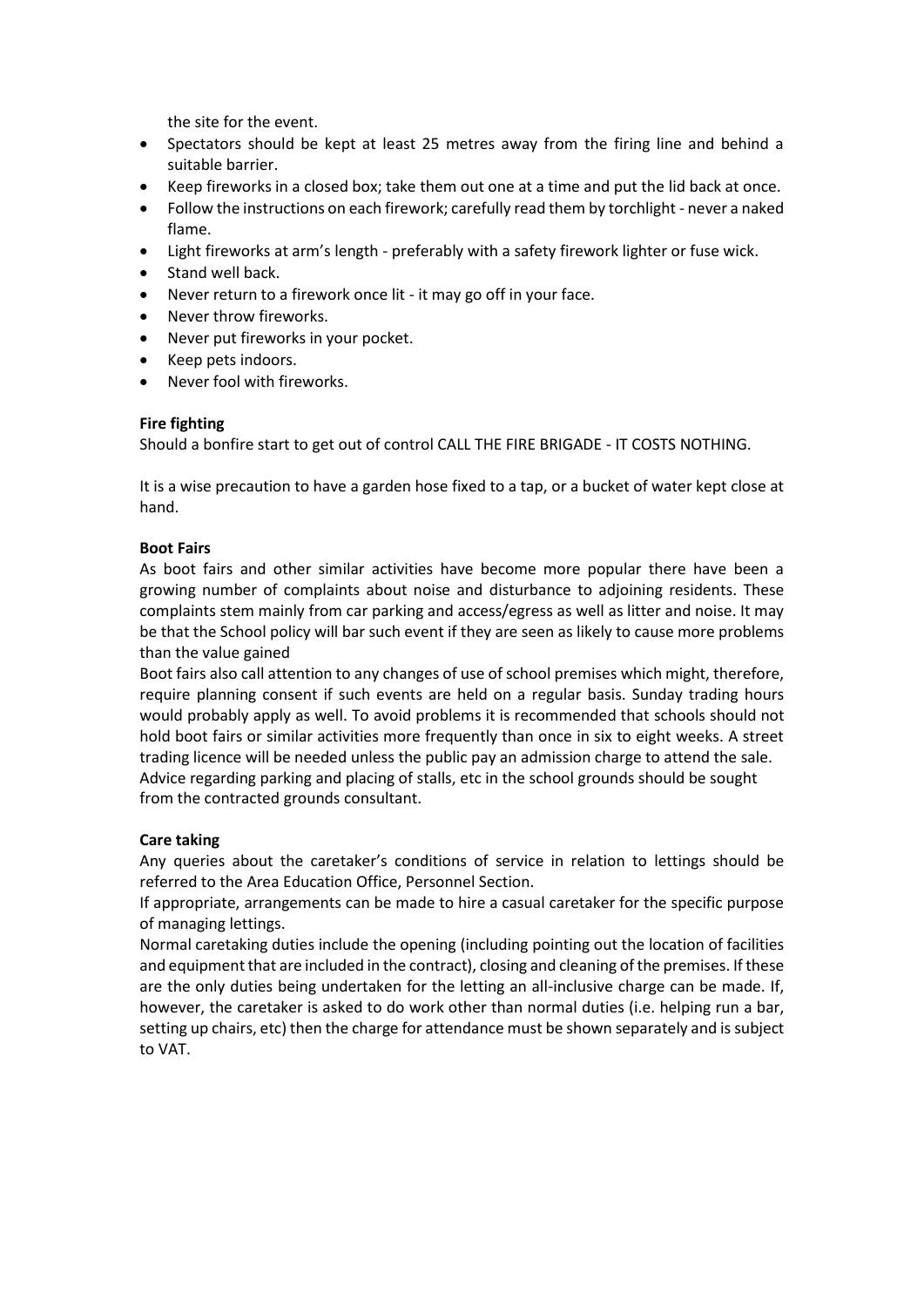# **Caretaking Charges**

Caretakers are employed under the National Joint Council conditions of service for local authority manual workers so in calculating any caretaking costs to the school it is worth remembering that:

• Regular caretakers (as opposed to part time casuals) are required to carry out letting duties outside normal working hours. They are entitled to charge a minimum of one hour's overtime on weekdays and Saturdays and a minimum of two hours for the first call out on a Sunday.

• If a caretaker opens the premises, goes off duty, then returns to clean/close the building after a letting, he is entitled to 20% at time and a half of the time between opening and closing as long as he is available on call.

• A caretaker is allowed to claim a mileage allowance when attending lettings out of normal working hours, to a maximum of 4 miles per journey and a maximum of 4 journeys. Thus the maximum total amount claimable is 16 miles, payable at the public transport equivalent rate. This payment is taxable.

• After 8pm a caretaker is entitled to an enhanced rate of pay for working unsocial hours. The rate is 20% at basic time rate.

• Normal weekday and Saturday overtime is paid at time and one half. Overtime on Sunday, Public holidays and any day after midnight is paid at double time rate.

• It is recommended that when calculating the caretaking cost to the school the charge is based on the hourly rate plus 17% for on costs.

Where a caretaker or cleaner in charge anticipates, following an agreement made with the Head teacher, regular income from lettings duties, claims may be made during periods of annual leave and sickness.

These are, however, only in respect of functions which form a series involving a regular forward commitment extending over at least one school term and occurring at intervals of not less than one week in four. However, claims may not be made in respect of school holiday periods if the lettings are held term time only. Where there are two or more caretakers sharing lettings duties the rules concerning sick pay still apply if each caretaker has responsibility for particular regular lettings.

If there are any questions regarding caretakers payments for lettings contact should be made with Payroll.

# **Children's Entertainment**

From a control and safety viewpoint when children are being entertained on school premises as part of a letting, the user is to provide adequate adult supervision to prevent overcrowding, unnecessary movement and unruly behaviour. Such adults are to be properly briefed on their duties which include arrangements for emergency exit from the area(s) in use and any other reasonable precautions for the safety of the children.

# **Community use**

There may be occasions when it is considered worthwhile to allow community use of the premises at a reduced or minimal fee. This is a decision to be made locally and will reflect the value to the school of the arrangement.

#### **Diary**

To ensure that everybody involved in the running of the school is aware of use of the premises it is recommended that a detailed diary be maintained. This should show all out-of-teaching time use by the school, PTA and lettings. Where practical the diary should be run on a computer so that regular updates can be made and printouts can be passed to all concerned.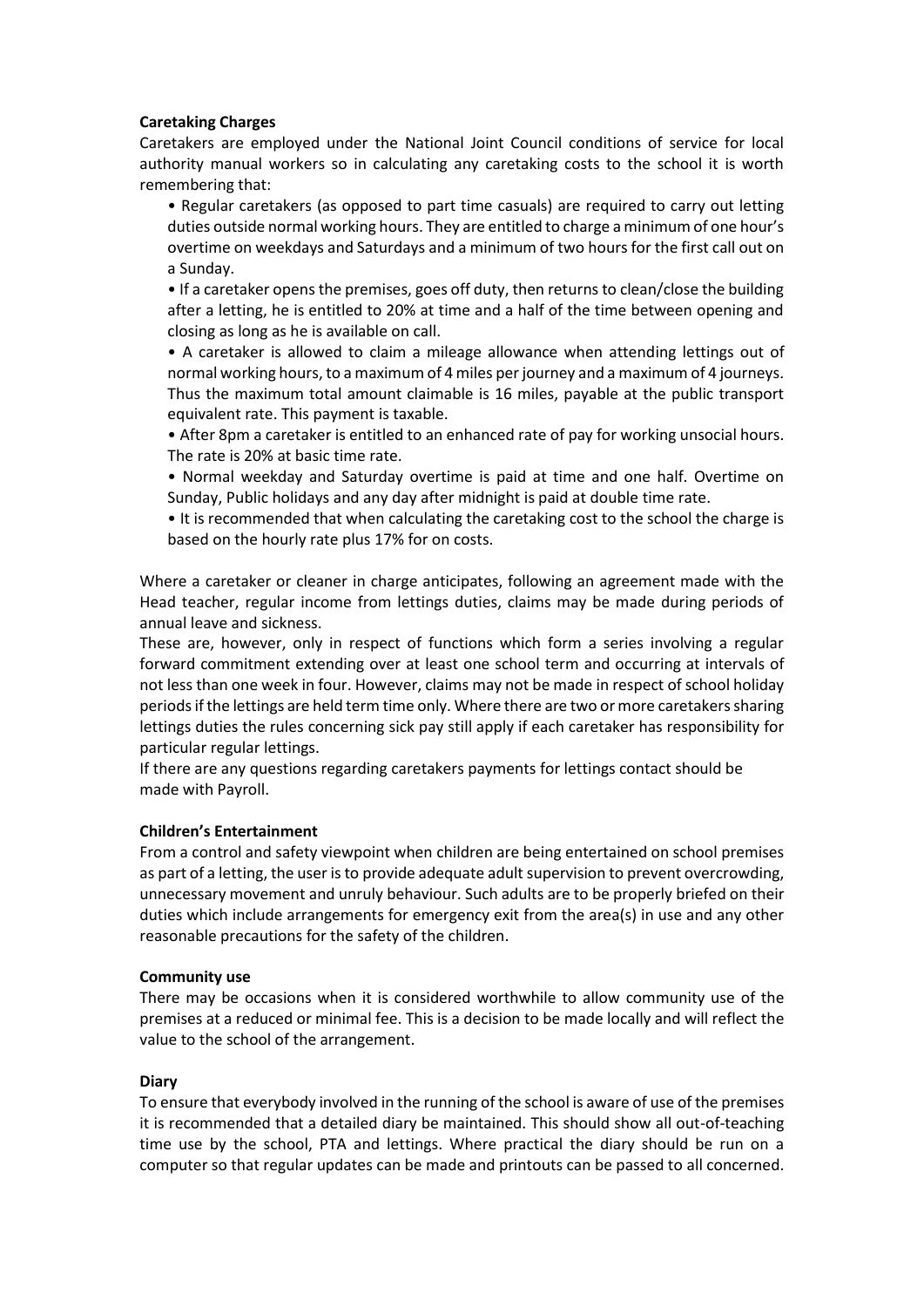#### **Discotheques**

If it is seen as acceptable to hold discotheques on school premises care must be taken to avoid nuisance to the neighbours. Noise levels and location must be considered and the organisers must exercise control over the sound levels. A public entertainment licence may be required from the local authority if the event is open to the general public (See public entertainment licence).

#### **Elections**

The procedures by which returning officers may claim the use of a room in a school as a polling station are currently laid down by the Representation of the People Act 1983.

Where a school is the only premises available for a polling station, and where it is not possible properly to segregate the voters from the pupils, it may be necessary to close the school. Although such closures may be regarded as "unavoidable closures" for the purposes of counting school sessions, it is intended that their number should be kept to a minimum through local negotiation and should take place only with the agreement of the governing body.

Schools which are regularly closed for polling may consider using these days, when they are known in advance, as non-contact days for teachers.

Schools negotiate direct with returning officers for costs involved and should use their own rates of actual costs, including caretaker time, when calculating the charge. No charge should be made for the time the school is usually in operation or for the caretaker's normal working day. Normal VAT arrangements apply.

On the occasions when the local council is charged, insurance calculated at 1.8% of the total lettings charge should also be levied.

Schools are not to gain financially from such lettings. Invoices for these lettings should be sent to the returning officer no later than 21 days after an election has taken place.

#### **Use of schools by candidates**

KCC regulations include details (Appendix G3) of the rights of a candidate at a general election to use a suitable room in a school for a public meeting (but not as a committee room). All such requests should be treated as a letting and charged at the school's actual letting costs including caretaking. No financial gain should be made from such lettings.

#### **Posters**

Whilst posters announcing a public political meeting may be exhibited on a detached board near the school entrance (bearing in mind health and safety implications) for not more than three days before the meeting, no other political posters may be fixed to any part of the premises.

#### **Equipment Use**

Where a user requests the use of additional school equipment (i.e. table, chairs, sports, instruments, etc), and the school agrees to the use, a specific charge may be made and it is subject to VAT. It is also suggested that a returnable deposit, to cover loss or damage, is requested. See boot fairs for advice regarding regular events and planning requirements.

#### **Fairs & Fetes**

Advice should be sought from the school's grounds consultant regarding the use of the site for attractions such as pony/horse rides, parking and the location of stalls.

The user must obtain insurance cover in respect of their possible liabilities, not only for injury to persons but also for reinstatement of damage to KCC owned or other property.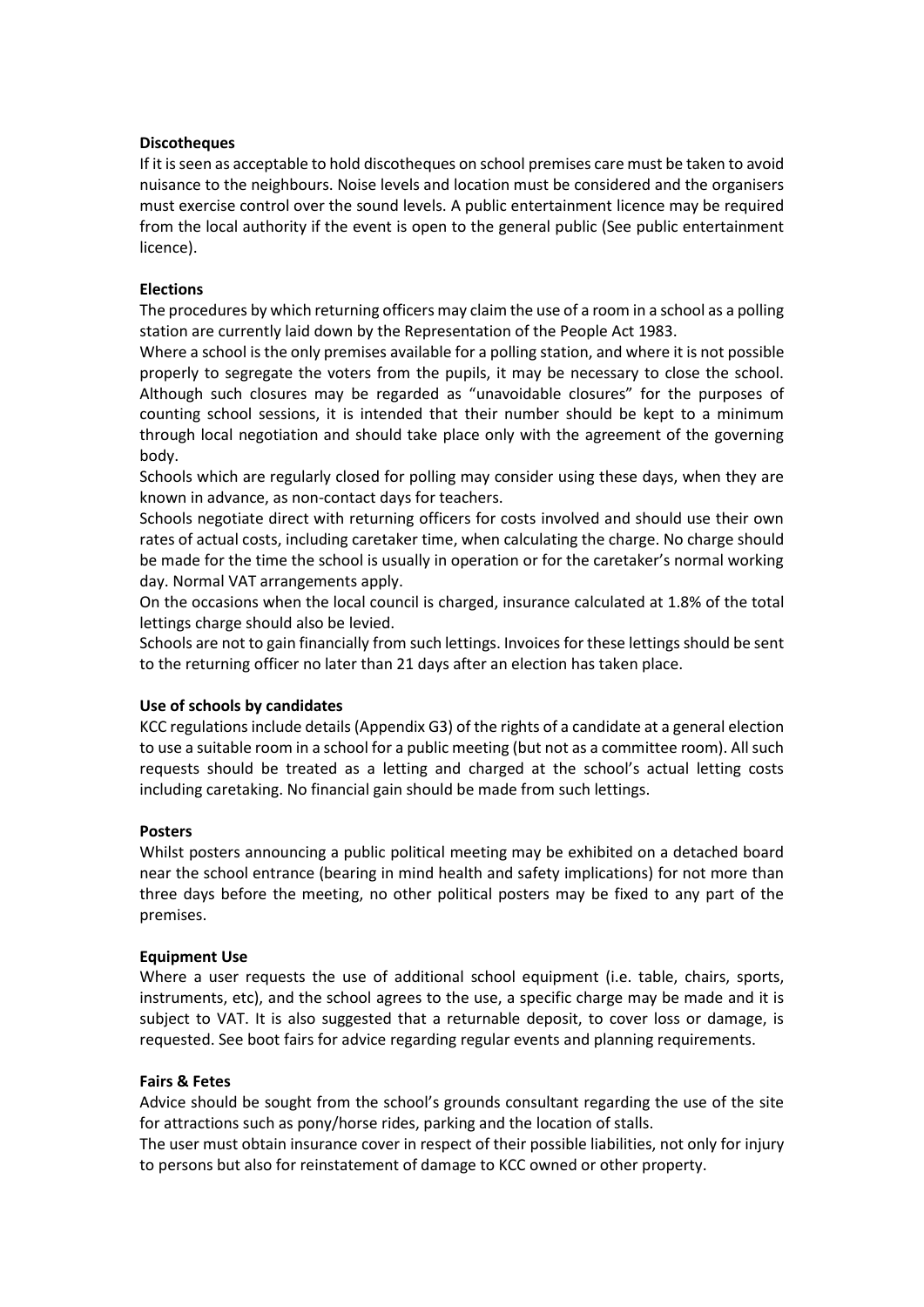The KCC insurance section will be pleased to offer advice on insurance matters (01622 694652).

Care should be taken to ensure that any company providing, erecting and/or supervising a "bouncy castle" has a minimum of £5 million personal liability cover.

#### **Grounds**

The organisers (i.e. school, PTA, lettings user) must obtain specific insurance cover in respect of their liabilities, not only for injury to persons but also for reinstatement of any damage to KCC owned or other property. The insurance policy must be submitted to the KCC Insurance Section at County Hall, Maidstone, for approval if KCC are not providing the insurance cover. Entrance should be strictly controlled by the organisers and/or by ticket only. This should, it is hoped, reduce the risk of bad behaviour during the event. The entrance fee to be charged

could, of course, include an element to cover the cost of the insurance.

The organisers should satisfy themselves that they have adequate arrangements to deal with minor first aid requirements and the ability to summon assistance if a problem arises that is not of a minor nature.

The organisers must request advice from the Kent Fire Brigade who should be advised of the full details of the event, especially their means of access in the event of a problem. There is a possibility that the local council may require a licence to be granted prior to the display being held.

The local police should be advised of the full details of the event.

The school's grounds consultant should be advised whenever a letting involving sports pitches, playing areas or other parts of the estate is agreed. This will ensure that, not only are any necessary pitch markings prepared but also that grounds maintenance staff can avoid grass cutting and other work on those days. It is also advisable that the grounds consultant is asked to carry out a check of the grounds after the letting is completed.

#### **Helicopters & parachute drops**

Adequate insurance cover must be held by the promoters of an event that includes helicopter landings or parachute drops to cover public liability and the insurance policy must be forwarded to the KCC insurance manager at County Hall, Maidstone for approval well in advance of the event.

- Adequate arrangements will need to be made for crowd control
- The local fire brigade and police should be advised
- Residents living close to the school should be informed well in advance
- It is essential that there is a first aid presence on site and arrangements can be made for more serious incidents to be properly handled
- The advice of the grounds consultant should be sought regarding a suitable site for landings.

# **Insurance**

The KCC's combined liability policy covers the legal liability of all departments of the authority for accidental bodily injury (including death) to third parties or accidental damage to their property arising out of the Council's negligence. Parent Teacher Associations and Voluntary Fund Committees are also included in the policy.

The following guidelines should be applied to lettings:

• Damage of any kind sustained by the premises, fixtures and fittings, furniture and other chattels there-in arising out of, or in connection with, a letting shall be made good at the expense of the user within one month and to the satisfaction of the KCC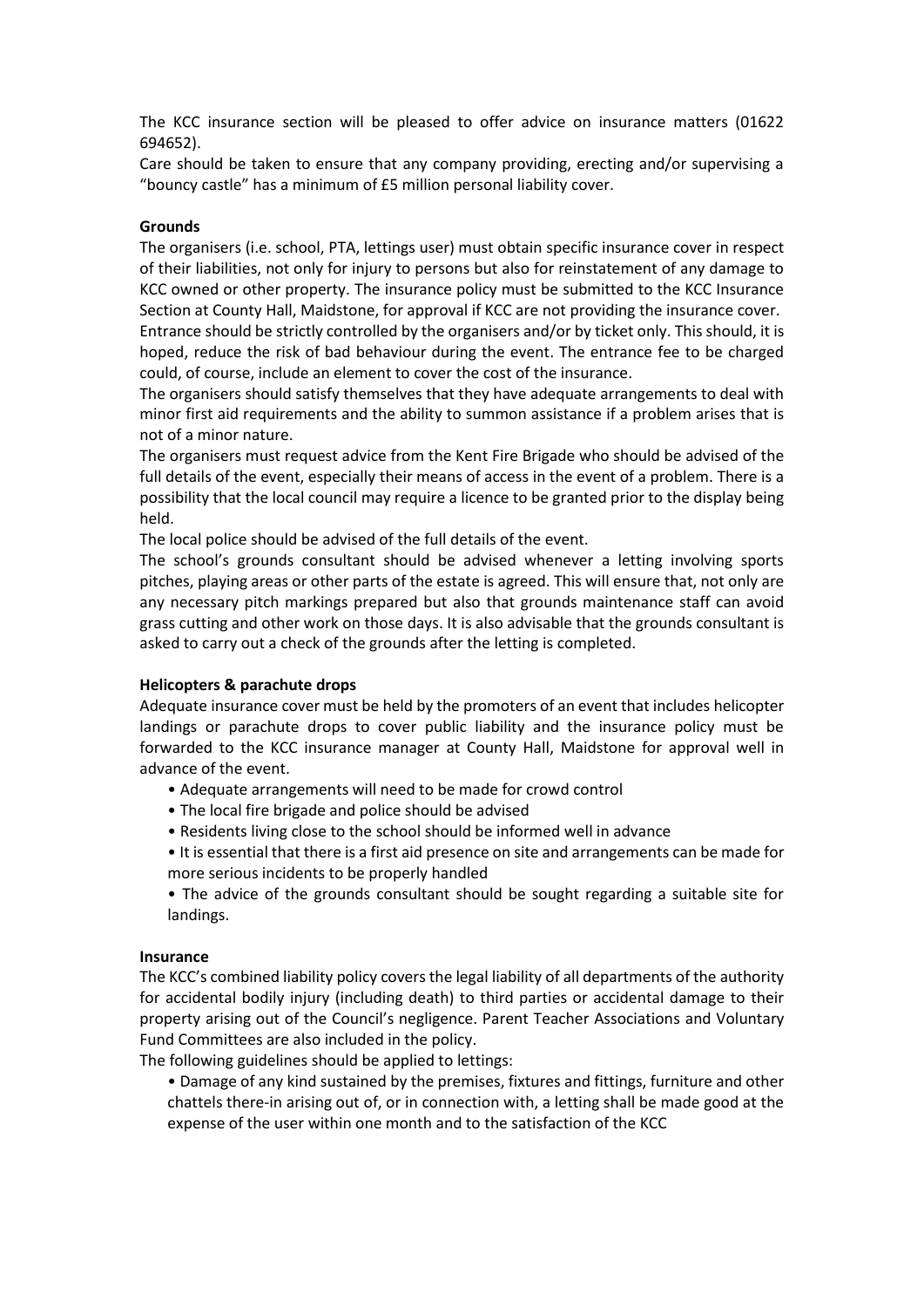• For non-commercial users taking advantage of the KCC liability policy, a premium of 3.15% of the total hire charge must be levied in addition to the hire charge. A summary of the cover is as follows:

1. The policy provides the user with public liability cover up to a limit of (currently) £5 million

2. The policy excess payable by a non-commercial user in respect of damage to property is £350

3. All Commercial Users (i.e. those with a corporate or personal profit motive) MUST have their own insurance cover including a minimum public indemnity cover of (currently) £5 million. A copy of the insurance certificate or cover note must be seen and exhibited in the school.

- 1. All individuals/groups/organizations hiring County Council premises must have Public Liability Insurance with a minimum limit of indemnity of £5m any one incident to cover claims arising out of their negligence. This will apply irrespective of whether the hirer is a non-commercial or commercial undertaking.
- 2. Use of the premises cannot go ahead until the school is satisfied that the hirer has met the Council's insurance requirements.
- 3. Non-commercial hirers can arrange cover in one of two ways. Firstly, groups and organizations may well already have blanket liability cover for their activities. Provided that the cover meets the minimum requirements, and the hirer is able to produce documentary evidence of same from their insurers or insurance brokers, there is no need for them to be covered our Hirers' Liability Policy.

If, however, they do not have their own cover of the cover is adequate, then insurance must be arranged through the Hirers' Liability Policy. Cover is not automatic and can only be taken out by the school charging the hirer 3.15% of the hire charge in addition to the hire charge and recording this in their books.

- 4. Commercial undertakings cannot insure through the Hirers' Liability policy and must produce evidence of their insurers or insurance brokers. The County Council cannot provide top-up cover if the existing cover is less than the minimum £5m requirement. The prospective hirer would have to arrange any increase of cover with their insurers.
- 5. A commercial hirer is regarded as a person/organization, which hires the premises and may make a personal financial gain or business profit from the hire.
- 6. Non-commercial hirers would be regarded as social clubs/associations, registered charities carryout out fund raising activities, scouts, guides, cubs, brownies, private parties, wedding receptions etc.
- 7. The legal liability of Parent Teacher Associations whilst organizing fund raising activities for the school is automatically covered by the Authority's general Combined Liability Policy, so there is no need for them to take out Hirers' Liability cover.

If you require any further information please contact KCC insurance 03000 416311

#### **Invoices**

The school raises its own invoices for each agreed letting.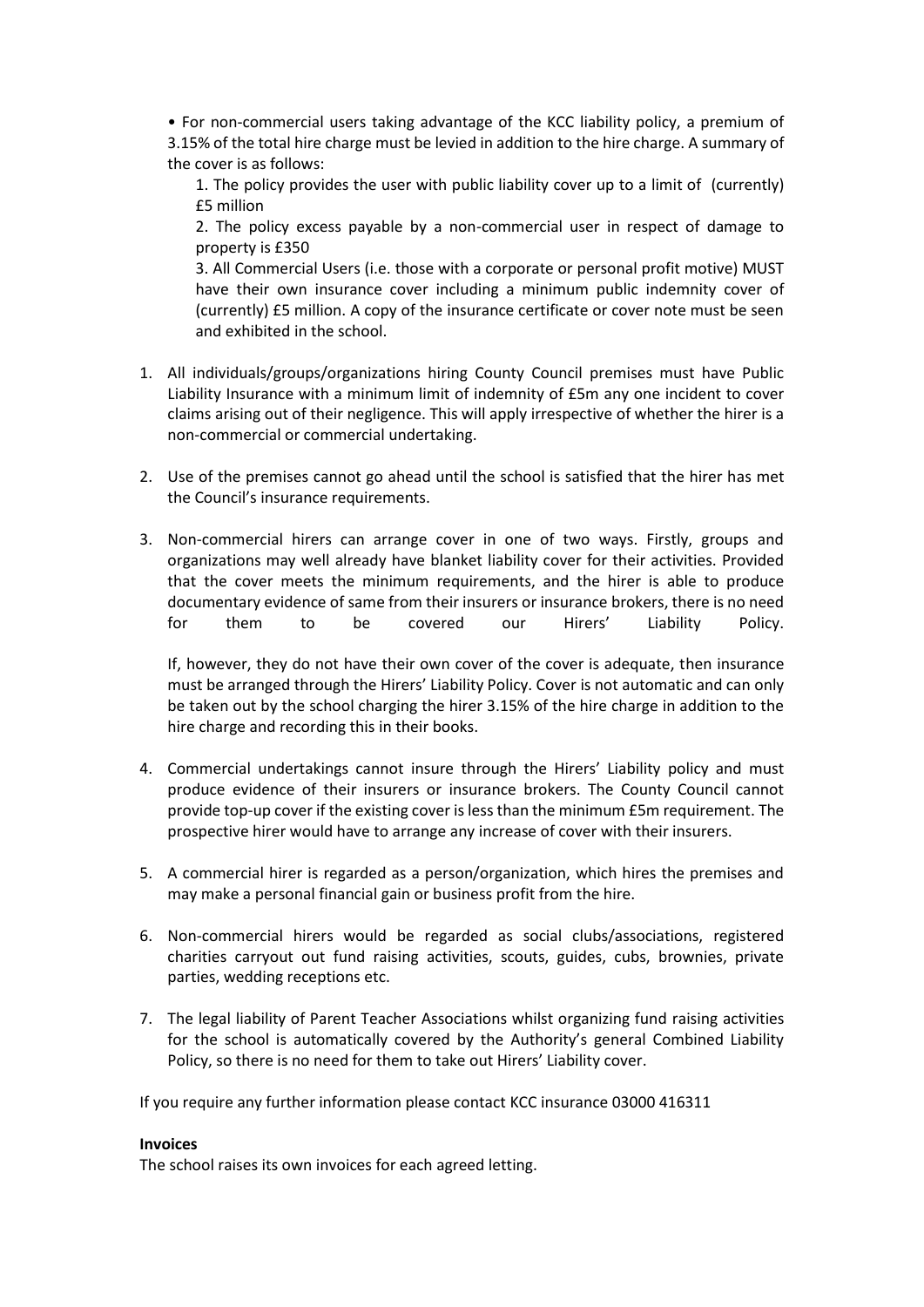#### **Kitchen**

The school does allow use of the kitchen facilities at the Executive Headteacher's discretion.

#### **Language Schools**

Language Schools usually fall into one of three categories as follows:

**Commercial Schools (profit making):** Schools may only be let to these organisations where the user can provide evidence of recognition by the British Council. The address for the British Council is: Spring Gardens, London, SW1A 2BN Telephone number: 020 7930 8466

These regulations do not apply to courses, which are principally for those under 16 years of age.

**Non-profit making organisations:** Such organisations must provide their own insurance cover and a copy should be sent to the KCC insurance manager for approval well in advance of the letting.

These organisations do not need British Council recognition and the head teacher/governing body have discretion as to letting premises to them.

KCC lettings insurance arrangements can be applied.

**European organisations concerned with summer vacations for school children:**  Examples of these organisations are:

- Educational Visits Limited
- Youth Foreign Holiday Service
- Kompass Spachreisen GMBH
- Junior Turism
- La Ligie Francais de L'Enseignment
- Eurolanguage Limited

These organisations will not be eligible for British Council recognition. Each individual case should be treated on its merits and the headteacher/governing body should be satisfied that staffing, welfare and the course content are of a satisfactory standard. Schools must reserve the right to refuse these lettings if there is any doubt about the standards of the European organisation.

KCC lettings insurance arrangements may be applied, as the organisation will be noncommercial.

#### **Local Authorities**

The use of school premises by other departments of the KCC, other local authorities and parish councils for business meetings (i.e. public consultations, exhibitions, etc) should be charged to cover the actual cost to the school. Standard VAT regulations apply to lettings to other local authorities and parish councils. Parish councils and parish meetings have the right to use, free of charge, a room in any school maintained by the local education authority or any suitable room maintained out of County Council or local authority rates. However, the parish council/parish meeting must make good the cost of any expense or damage as a result of the use (Local Government Act 1972).

Where another KCC department has used the school the invoice should include the appropriate income code so that it can be paid by internal journal transfer.

#### **Martial Arts**

Before agreeing to a letting from a martial arts club it is necessary to confirm that the club is a certificates of grade should be obtained together with the Martial Arts Commissions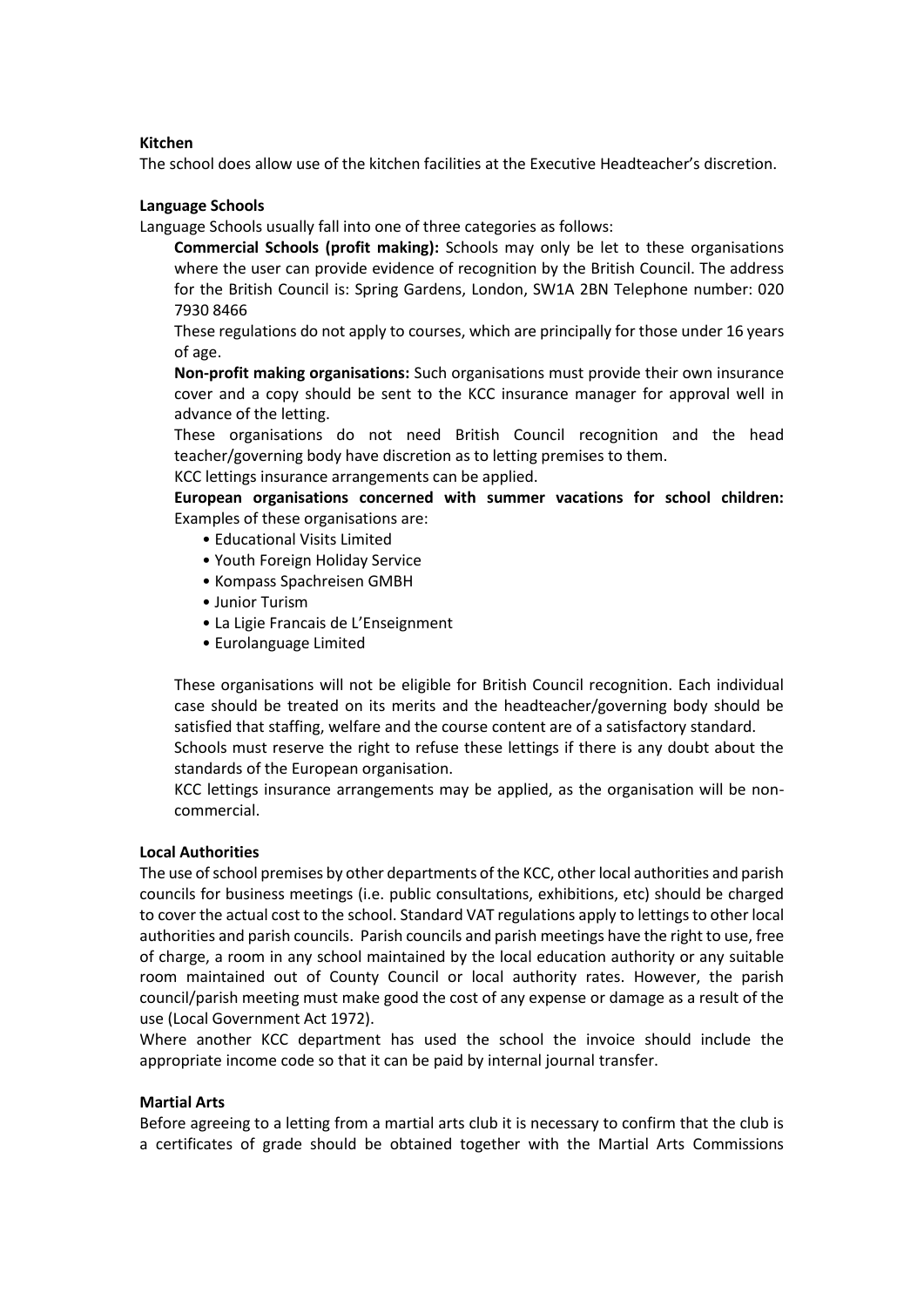registration documents and membership number. These should be sent to the PE consultant at KAS for verification before the letting is agreed.

# **Occasional Permission licence**

Where alcohol is served or used as a raffle or draw prize, even when the cost is included within the overall function charge, it is essential that an occasional permission licence is obtained if the drink or tickets are to be sold. Ample notice is needed as the process takes several weeks. Each applicant for an occasional permission licence is limited to a maximum of four in a 12 month period. Each licence lasts for a maximum period of 24 hours. Details and application forms can be obtained from the clerk to the local magistrates court.

#### **Parent Teacher Association (PTA) use**

(Also applies to voluntary fund committees)

The PTA should have first claim on the premises after normal school use and their bookings should be made as early as possible so they can be included in the diary.

PTA use is automatically covered by the KCC combined liability policy.

#### **Parking**

Parking can be a very emotive matter and care needs to be taken when agreeing to lettings. It is important to establish the potential volume of traffic and if there is likely to be insufficient space for parking all the vehicles, alternative arrangements should be made. Neighbours do not enjoy the parking of additional vehicles outside their homes. Even where there are no parking restrictions, parking in a street may constitute an unlawful obstruction.

#### **Performing Rights Society**

Under the Designs and Patents Copyright 1988 Act, and to conform with the conditions of the KCC licence in relation to copyright musical works performed at premises under their control, the person(s) responsible for the performance of such works must submit details to the Performing Rights Society Ltd.

This requirement applies whether free admission is granted or not. The Council's licence does not, however, cover performances in voluntary school premises nor certain items such as ballet, opera or choral works. In all these cases, the person(s) responsible for the performance must first obtain special permission of the Performing Rights Society or provide evidence to the school before the letting is completed that such permission has been obtained. The address for the Performing Rights Society is: 29-33 Berners Street, London, W1P 4AA. Telephone Number: 0171 580 5544

#### **Preparation Charges**

Users will occasionally ask to be allowed access to schools to prepare for their event (i.e. setting out food and activities, etc). In the past no charge had been made for the premises for that time although caretaking and insurance costs have been covered. The charge then covered the actual time of the event only.

# **Pre-school Playgroups**

In calculating charges, the full period of occupation, including clearing up, of the school should be taken into account.

Before approving a letting to a new playgroup the school should consult the KCC Guidelines on Playgroups on Schools Premises. The appropriate KCC education and libraries department should be consulted together with the local Social Services Department. A check should be made to see if the playgroup is a member of the pre-school playgroup association.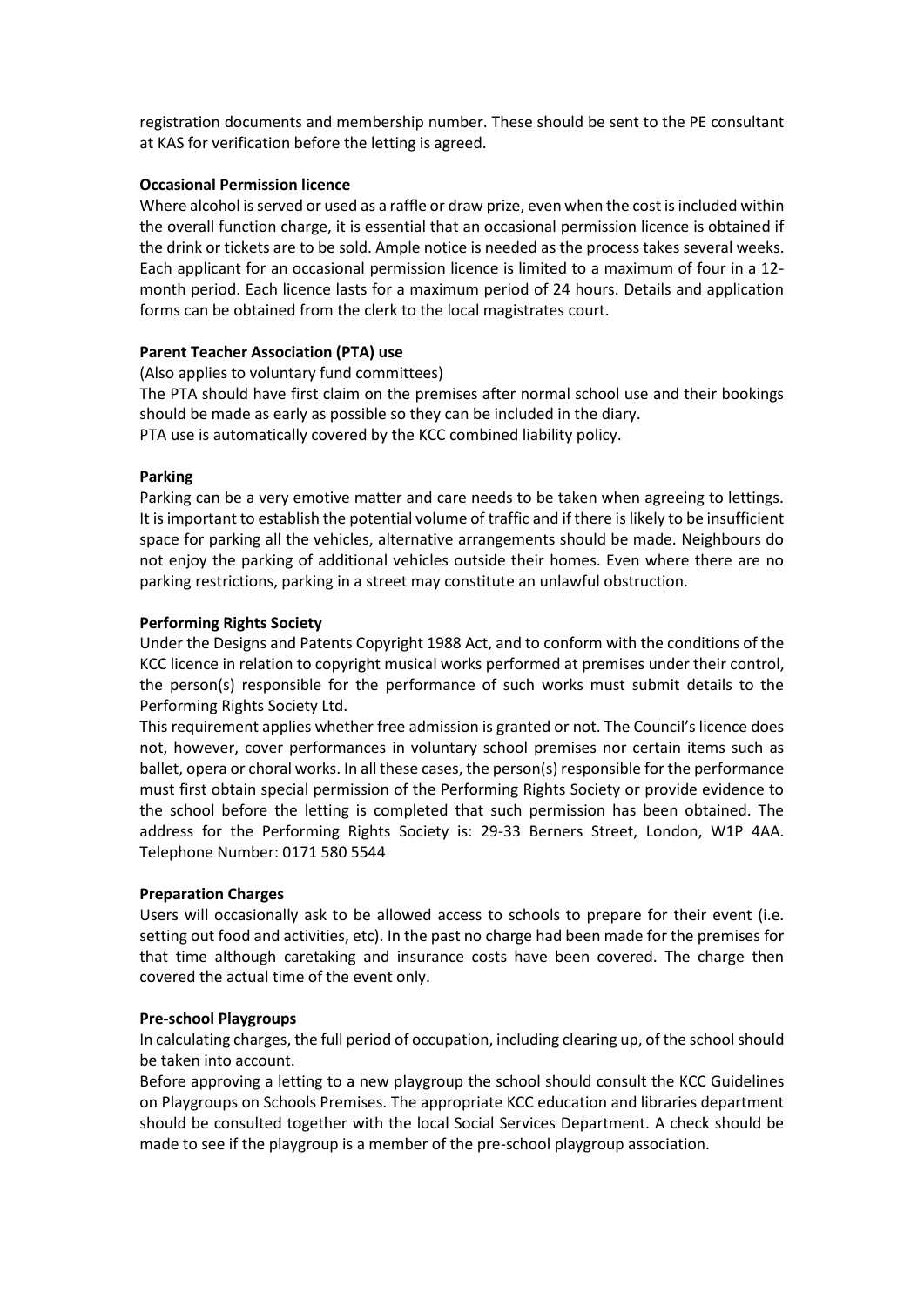Once all the necessary checks have been made and approvals received, the letting charge can be calculated.

# **Public Entertainment Licence**

Care must be taken when agreeing lettings for public entertainment. Concerts, dances, plays, etc which are advertised to the general public by posters, press announcements, etc, can only be held if the school holds a public entertainment licence.

Licences have to be obtained from the local council, renewable annually at a price determined by the local authority. Issue of a licence is subject to a satisfactory report from a fire safety officer. This procedure can take up to three months and will necessitate the provision of an electrical safety certificate. The cost of obtaining a licence is likely to be in excess of £100.

Where the user wishes to hold a private function for the benefit of members only, a public entertainment licence would not be necessary. To avoid any possibility of ordinary members of the public being admitted the user should be advised to send out written personal invitations and to admit only on production of the invitation.

These regulations also apply to school plays. In all cases where the audience is not limited to parents or friends because, for example, tickets have been sold indiscriminately, or might have been made available to members of the general public paying at the door, the performance would become "public" and a licence would be needed. Furthermore, a performance would be regarded as public if widely advertised outside the school by, for example, display of posters in the town or advertisements in the local press.

Some local authorities require even private entertainment to be licensed under the Private Places of Entertainment (Licensing) Act 1967. If in doubt, a check should be made with the local council.

Occasional entertainment licences can be obtained in appropriate circumstances and application should be made to the local council.

The courts have the discretion to levy a heavy fine if public performances are held without a public entertainment licence.

# **School Priorities**

In deciding the priorities for school use, account should be taken of the lettings. Once a contract has been entered into it is preferable to avoid late cancellation as it causes problems to the lettings user who may go elsewhere in future. It may be possible to make arrangements for school and PTA functions sufficiently early so that lettings dates can be confirmed when the other, have been finalised. Whilst lettings can be "pencilled-in" as far ahead as is desirable they must not be formally contracted for more than a year in advance. However, it may be more appropriate to make confirmations termly.

# **Sports Facilities**

Care should be taken in the way pitches and courts are used such that the correct footwear and equipment is used.

There are special VAT rules that apply to the letting of sports facilities. Please refer to the value added tax paragraphs.

# **Value Added Tax**

Most lettings of school land or premises are exempt from VAT but an additional charge for VAT must be made for:

• The hiring of sports or any other specialist equipment

• The charges for caretaking services other than merely opening and closing the premises (but see Note 1 below)